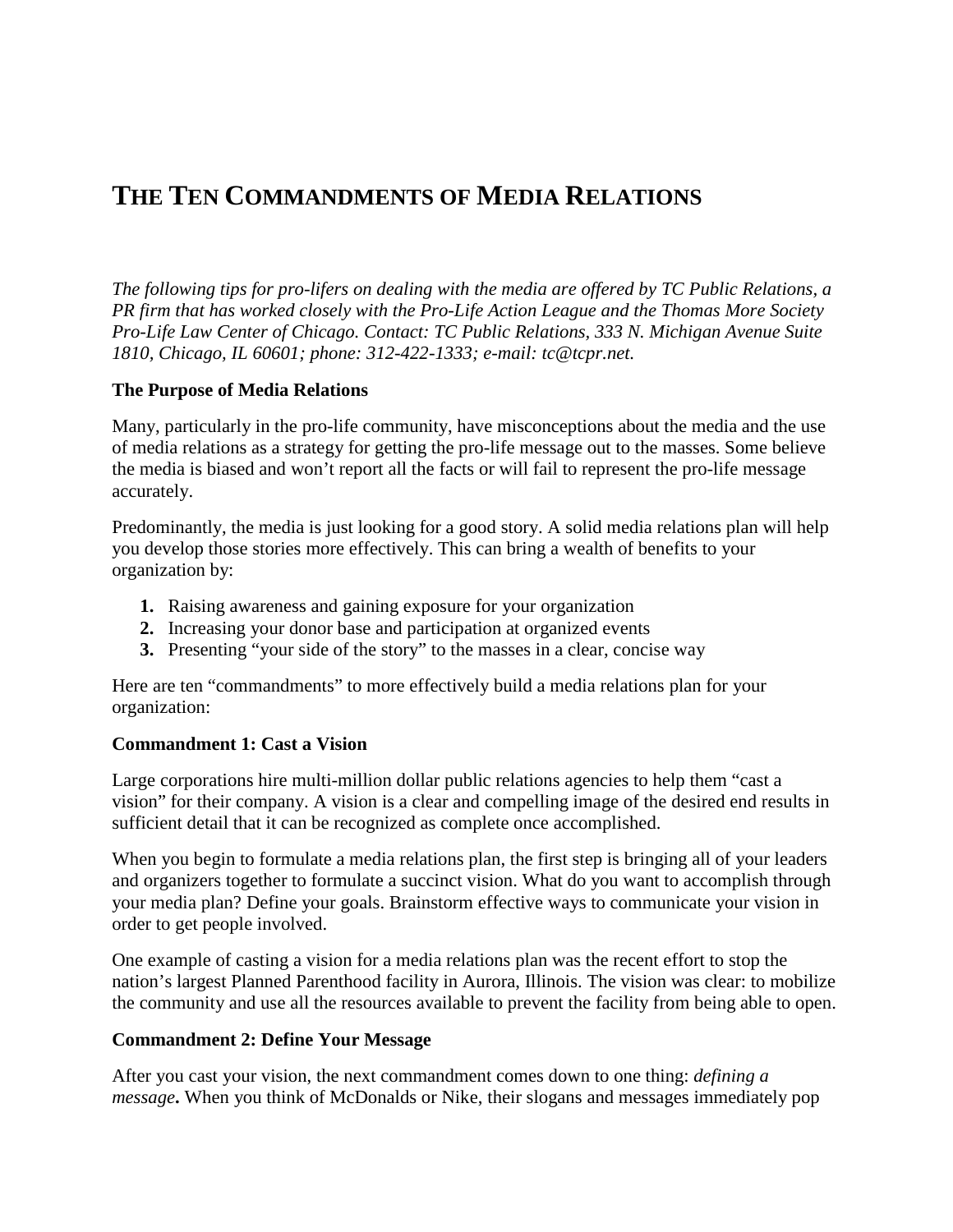into your head. Sadly, in the abortion debate, the pro-abortion side has historically done a better job at defining their message.

However, this doesn't have to continue. What created an effective media campaign during the controversy at Planned Parenthood in Aurora was a clearly defined message from the very outset: *Planned Parenthood is bad for Aurora.*

This simple message became the slogan for the pro-life cause in Aurora and has been highly effective at motivating the community, seeing unprecedented numbers of supporters picketing the facility. Why was it so effective? It was a sharp focused message that got people asking the question, "Why is Planned Parenthood Bad for Aurora?"

This message was repeated over and over until it became part of the DNA of the community movement itself. The generic term "bad" became synonymous with Planned Parenthood's deception, indoctrination of children and unsafe health practices.

### **Commandment 3: Tone Down the Rhetoric**

Unfortunately, many times the pro-life activist is his own worst enemy. Though some in the media and in the pro-abortion movement falsely portray pro-lifers as "clinic-bombing extremists," sometimes the pro-life rhetoric and dialogue can serve to reinforce those falsehoods. When you are putting together your media relations plan, think about how your statements will be portrayed in the media. The goal is to be "wise as serpents, harmless as doves."

Would the media campaign in Aurora been as effective if the message had been "Planned Parenthood and its Doctors are Murderous Butchers"? The message might be true, but not effective in reaching out to the community or the media. This simply reinforces their stereotypes.

Work to take the high-road with your message. In fact, one strategy that struck a chord in the Aurora controversy was turning pro-abortion slogans back on themselves. After a positive court hearing Eric Scheidler of the Pro-Life Action League declared, "Today was a victory for choice: the choice of Aurora residents to decide whether they want Planned Parenthood in their community."

Get creative. You may be surprised at the response you receive.

### **Commandment 4: Know What's "Newsworthy"**

One of the biggest errors organizations make in media relations is not knowing when to contact the media and when to hold off. Nothing turns off the media faster than receiving hundreds of press releases on issues that are not newsworthy. News must be "breaking" or new and it's got to have something unusual or important that effects more than just your organization. This "hook" is something that every news release needs to have.

Even things that may seem very important to your organization may not be news. If you have two rallies a month scheduled for the next six months, don't send out a press release on every one. Pick two or three scattered over those months and work to make them larger rallies where bigger turnouts are expected.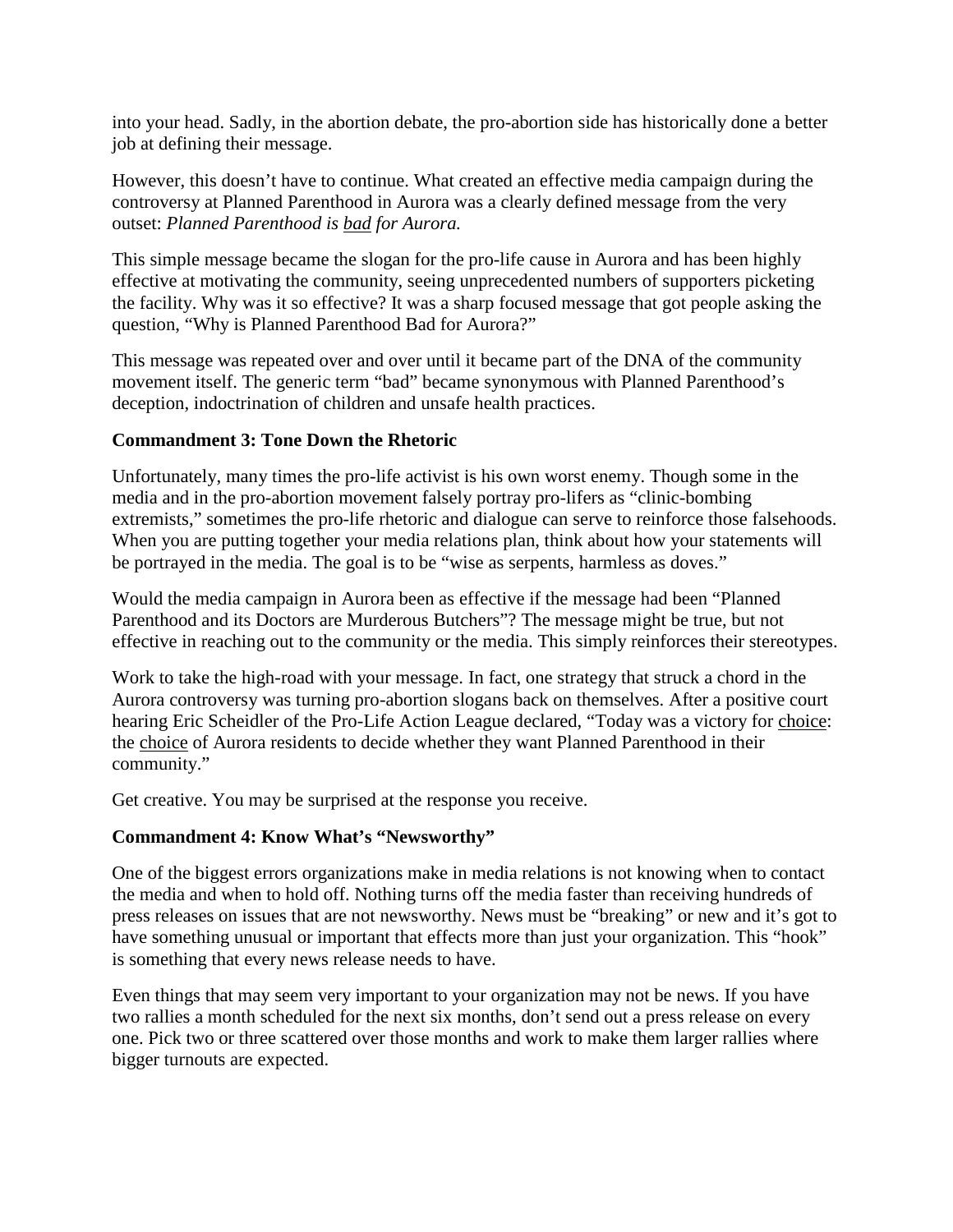Then find a good "hook" to associate with that rally. In Aurora, protestors marched around Planned Parenthood eight times, a biblical illusion to the march around Jericho. That got the media's attention!

### **Commandment 5: Build a Solid Media List**

In the media, different reporters cover different topics or "beats." Spend some time finding out who covers the topic you are pitching. If you are planning a major protest or rally, you probably won't contact the sports writer. Find out who covers the hot-button social issues. This could be a health reporter or political writer.

This is where a good public relations firm can come in very handy. They typically have extensive media databases and contacts from which to build their lists. However, if you're doing it on your own, start with the news desk. The news desk is the main hub of any newspaper or television station, ask them who to send the release to. Typically they will point you in the right direction.

Doing a little homework can pay off big when it comes time for you to pitch your story.

### **Commandment 6: Sharpen Your Press Releases**

A press release is a vital tool to getting the media's attention. The release tells your story in an objective "journalistic" tone. One reporter at a newspaper or television station can get hundreds of press releases a day. Most of these press releases get briefly skimmed and thrown out. This is why it is imperative to keep your press releases short and to the point.

Typically, you should try to keep a press release to no more than a page to a page and a half. Include all of the important information in the first three to four sentences. The reporter should be able to identify the who, what, when, where and why of your release in those first few lines.

Also, remember to keep it objective. Any "opinions" should be presented as quotes not as statements of fact. Make sure to give it a catchy headline that grabs the reporter's attention right off the bat.

One headline in a press release sent out regarding the Aurora controversy read, "Planned Parenthood in Aurora Becomes 'Ground Zero' in National Abortion Battle." The media ran with it, leading *TIME Magazine* to declare Aurora as the epicenter of the national controversy.

#### **Commandment 7: Choose Spokesmen Wisely**

Every good media relations campaign requires a spokesperson to drive the message home. Not everybody in your organization should be talking to the media.

Make sure the person you pick is articulate and good at thinking on his or her feet. Try a mock interview, literally going through a normal interview process where questions are thrown out at random. Pick the appropriate person for the occasion as well. For example, at a teen rally don't wheel out the 80 year old; rather find the teen or twenty-something who can articulately present the message.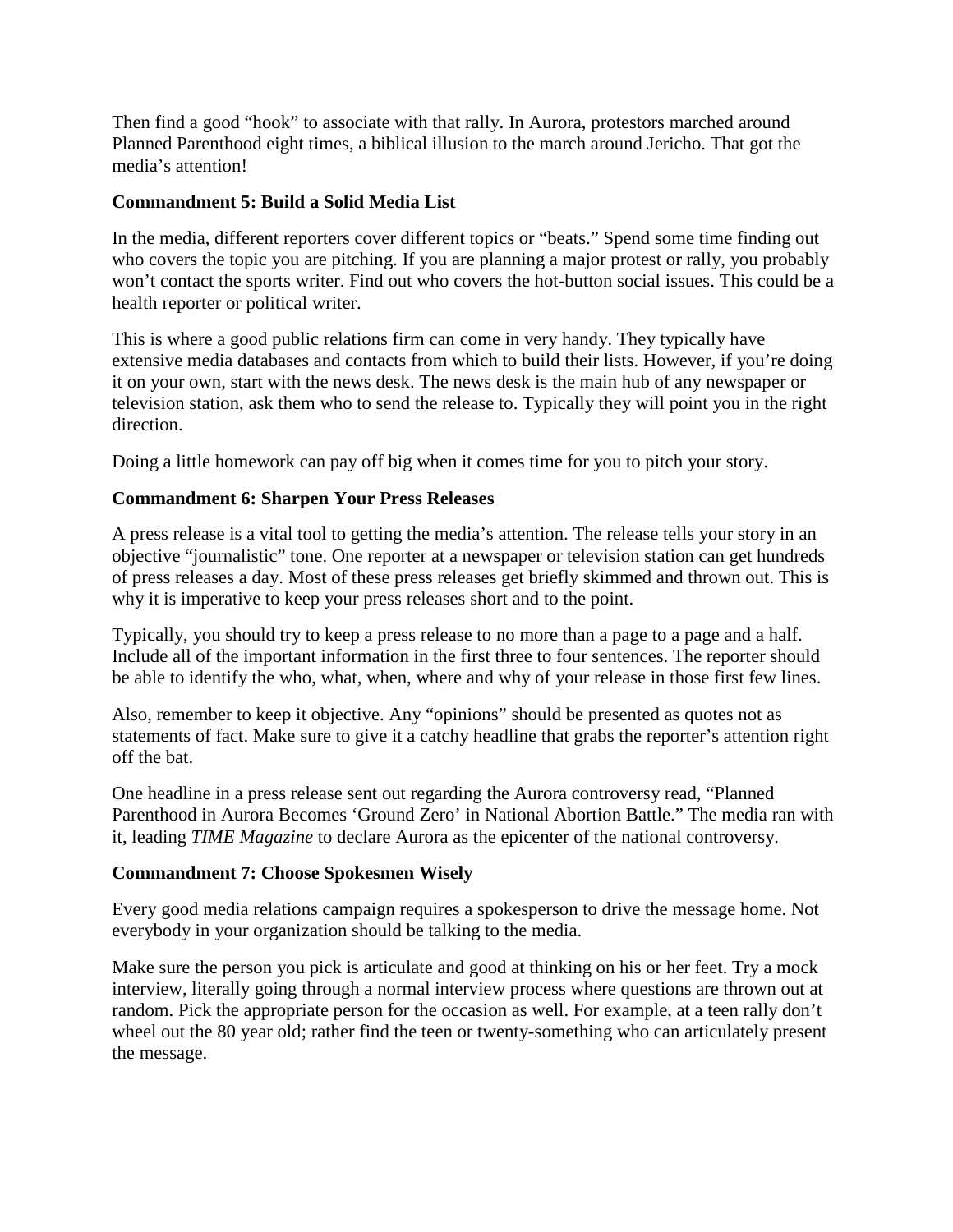Finding the right spokesperson is imperative for a successful media relations campaign. If done properly, that person becomes synonymous with the cause itself. Again, using the Aurora controversy as an example, Eric Scheidler became the mouthpiece for the cause leading to a front page article in the *Chicago Tribune* identifying him as the "Next Generation" pro-life leader.

## **Commandment 8: Plan Press Conferences Strategically**

Press conferences can be a very valuable tool to get a lot of media out for a single event. However, they must be well planned and used sparingly. If the media take the time out to come to your press conference, make sure you have something important to say. Also, there is nothing worse than organizing a press conference and having nobody show up. Conferences work best if your issue is hot, if there is controversy, and if you have important people speaking.

Make sure you cater the press conference to the needs of the media. Pick a location where there are good visuals, that is, something catchy for television cameras to film. Try to hold your press conference in the morning before noon and not late in the day or at night. This maximizes the amount of media that can be present.

Also, consider the speakers at the press conference. The media are attracted to "celebrity." If you have a high-profile speaker or activist in town or perhaps a local congressman or city official, they would be good to include in your press conference.

In Aurora, one press conference at the site of the Planned Parenthood attracted nearly every major local and some national television networks, local and national papers and prominent news radio stations. The key was 120 local pastors who signed a petition to stop the clinic, with six of the more prominent speaking at the press conference. Get creative and the media will come.

# **Commandment 9: Maintain Contact with the Media**

As an organization you may have contact with dozens of reporters and journalists throughout the course of a campaign. Collect these names in some sort of database or organizers. Typically media that have covered an issue once, will want to continue to receive follow-ups on the story.

It is your responsibility to make sure they know what is going on with your organization. Again, you want to make sure what you are giving them is "newsworthy," but you will find they are very appreciative of FYI's on the latest developments in your campaign.

Keeping a short list of your top media contacts is an essential tool in your media relations tool belt. This way when "breaking news" occurs, you have that list ready to get the information out to the media before your opponents can.

During the Aurora controversy, some days had two or three breaking news items. A list of top media who had been covering the issue allowed for quick emails that resulted in virtually instant news coverage.

#### **Commandment 10: Build Media Friendships**

With issues that receive extensive media coverage, over long periods of time, you will find that you begin to form friendships with reporters and journalists. This is a good thing. Believe it or not, the media is not all left-wing radicals. In fact, you might even find many that sympathize